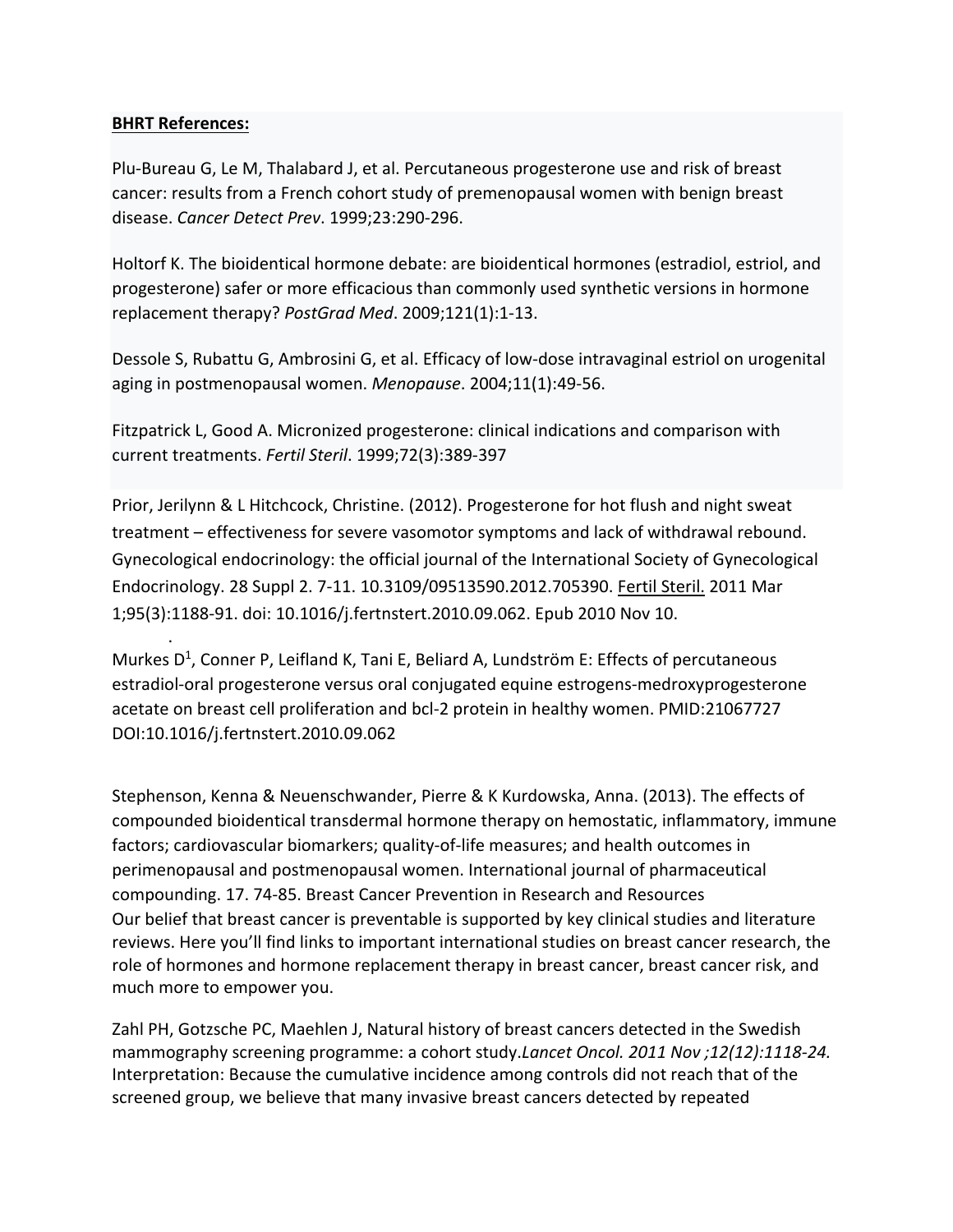mammography screening do not persist to be detected by screening at the end of 6 years, suggesting that the natural course of many of the screen-detected invasive breast cancers is to spontaneously regress.

### **Progesterone, Estrogens and Breast Cancer**

Holtorf K., The [bioidentical](http://www.ncbi.nlm.nih.gov/pubmed/19179815?log$=activity) hormone debate: are bioidentical hormones (estradiol, estriol, and [progesterone\)](http://www.ncbi.nlm.nih.gov/pubmed/19179815?log$=activity) safer or more efficacious than commonly used synthetic versions in hormone [replacement](http://www.ncbi.nlm.nih.gov/pubmed/19179815?log$=activity) therapy? *Postgrad Med 2009 Jan;121(1):73-85.*

This literature review provides evidence supporting the efficacy of bioidentical hormone therapy, as well as evidence that bioidentical hormones present lower risk for breast cancer and cardiovascular disease than synthetic or animal-derived hormones. The article sites numerous studies linking progestin use to cardiovascular system and breast cancer risks that can be avoided by using bioidentical progesterone.

Lyytinen H, Pukkala E, Ylikorkala O. Breast Cancer Risk in Postmenopausal Women Using Estrogen-Only Therapy. *Obst & Gyn 2006 Dec;108(6):1354-60* Study of nearly 8000 Finnish women over 50 who took estriol for as little as 6 months to over 5 years, found no increased risk of breast cancer.

Fournier A, Berrino F, Riboli E, et. al.; Breast cancer risk in relation to [different](http://www.ncbi.nlm.nih.gov/pubmed/15551359?log$=activity) types of hormone [replacement](http://www.ncbi.nlm.nih.gov/pubmed/15551359?log$=activity) therapy in the E3N-EPIC cohort study. *Int J Cancer 2005 Apr 10;114(3):448-54.*

French E3N cohort study analyzed breast cancer risk among 54,548 – 98,997 postmenopausal women on different HRT combinations. Estrogens used in conjunction with synthetic progestins increase breast cancer. Weak estrogens such as estriol did not increase breast cancer risks.

Dew JE, Wren BG, Eden JA. A cohort study of topical vaginal estrogen therapy in women previously treated for breast cancer. Climacteric. 2003 Mar;6(1):45-52. PMID: 12725664. Study concluded that topical (vaginal) estriol was safe for use in post-menopausal women previously treated for breast cancer.

De Lignieres B; Effects of progestogens on the [postmenopausal](http://www.ncbi.nlm.nih.gov/pubmed/12419080?ordinalpos=2&itool=EntrezSystem2.PEntrez.Pubmed.Pubmed_ResultsPanel.Pubmed_DefaultReportPanel.Pubmed_RVDocSum) breast. *Climacteric 2002 Sep; 5(3):229-35.*

Describes studies indicating that breast cancer risk is higher with synthetic HRT use (oral conjugated equine estrogens combined with synthetic progestin) than with BHRT use (transdermal, bioidentical estradiol combined with progesterone). The article goes on to say that just because studies show that synthetic progestins do not adequately decrease estradiol's proliferation of cancer cells in the postmenopausal breast does not mean that progesterone does not as well. Placing all progestogens in the same class, regardless of their chemical structure, is not based on scientific evidence.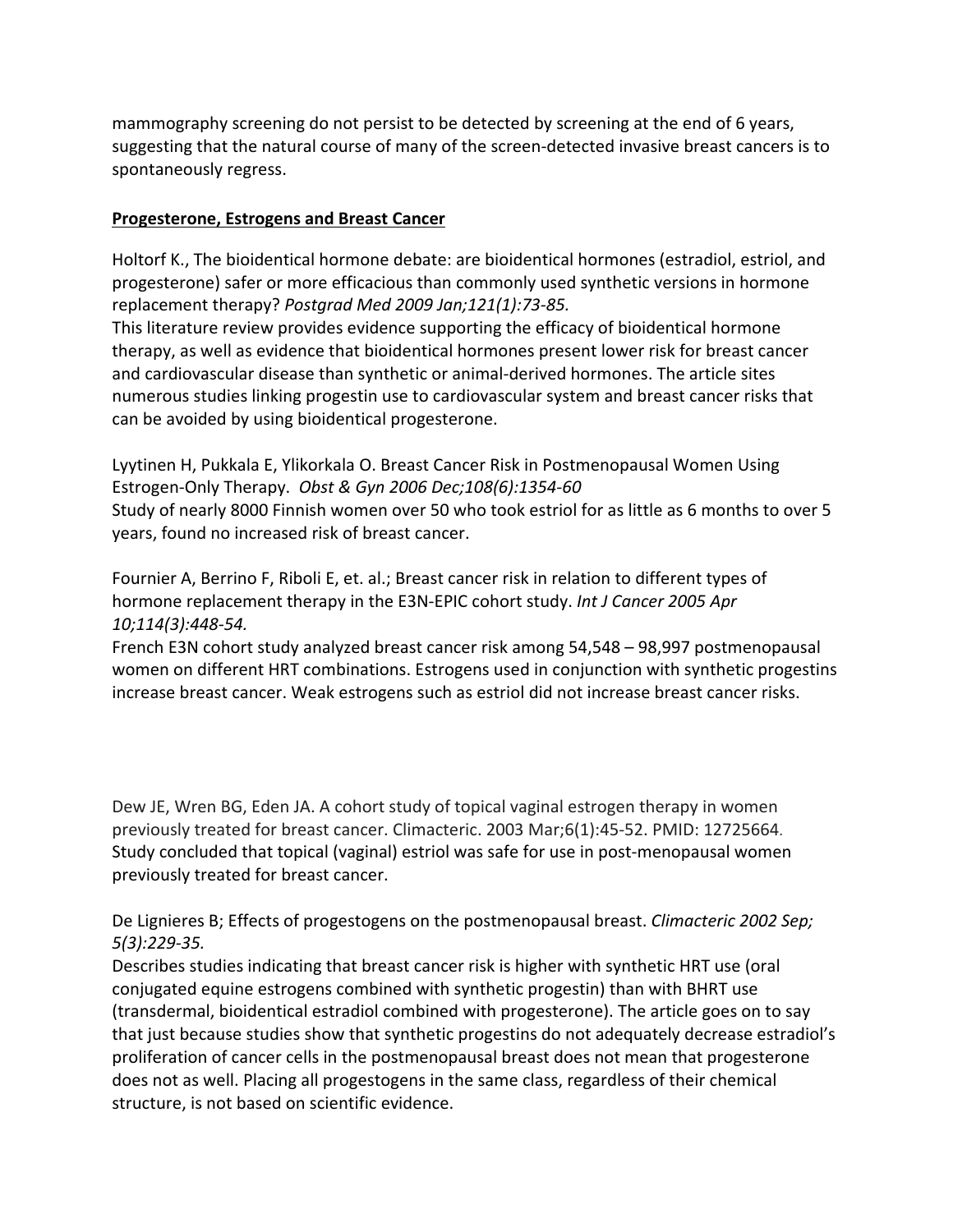Siiteri PK. Pregnancy hormone estriol may reduce risk for breast cancer. *Doctor's Guide 2002 Sept 30; www.pslgroup.com/*

Hormonal findings (serum samples) on 15,000 women followed up to 40 years at the California Kaiser Foundations Health Plan. A subset had become pregnant between 1959 and 1967. Of these women, 204 eventually developed breast cancer and had lower estriol levels during pregnancy than the 434 women who did not develop breast cancer. Data analysis found that the highest estriol levels had 58% less risk of breast cancer than the lowest estriol group.

Valdivia I, Ortega D. Mammographic density in postmenopausal women treated with tibolone, estriol or conventional hormone replacement therapy. *Clin Drug Invest. 2000 Aug;20(2):101-7* Estriol does not increase breast density in post-menopausal women treated with estriol or conventional hormone replacement therapy.

Takahashi K, Manbe A, Okada M, Kurioka H, Kanasaki H, Myazaki K. Efficacy and safety of oral estriol for managing postmenopausal symptoms. *Maturitas. 2000 Feb 15;34(2):169-77* Study found treatment with estriol to be safe and effective in relieving symptoms in postmenopausal women.

Plu-Bureau G, Le MG, Thalabard JC, et. al.; [Percutaneous](http://www.ncbi.nlm.nih.gov/sites/entrez?db=pubmed&cmd=DetailsSearch&term=Percutaneous+progesterone+use+and+risk+Plu-Bureau&log$=activity) progesterone use and risk of breast cancer: results from a French cohort study of [premenopausal](http://www.ncbi.nlm.nih.gov/sites/entrez?db=pubmed&cmd=DetailsSearch&term=Percutaneous+progesterone+use+and+risk+Plu-Bureau&log$=activity) women with benign breast [disease.](http://www.ncbi.nlm.nih.gov/sites/entrez?db=pubmed&cmd=DetailsSearch&term=Percutaneous+progesterone+use+and+risk+Plu-Bureau&log$=activity) *Cancer Detect Prev 1999; 23(4): 290-6.*

French cohort study involving 1150 postmenopausal French women diagnosed with benign breast disease between 1976 and 1979 and followed up for an accumulative 12,462 personyears. Topically applied progesterone was prescribed to 58 percent of these women. Results showed no association between increased breast cancer risk and use of topical progesterone.

Formby B, Wiley TS. Bcl-2, survivin and variant CD44 v7-v10 are downregulated and P53 is upregulated in breast cancer cells by progesterone; inhibition of cell growth and apoptosis. Mol Cell Biochem; 1999 Dec;202(1-2):53-61

Formby B, Wiley TS; [Progesterone](http://www.ncbi.nlm.nih.gov/pubmed/9846203?ordinalpos=2&itool=EntrezSystem2.PEntrez.Pubmed.Pubmed_ResultsPanel.Pubmed_DefaultReportPanel.Pubmed_RVDocSum) inhibits growth and induces apoptosis in breast cancer cells: [inverse](http://www.ncbi.nlm.nih.gov/pubmed/9846203?ordinalpos=2&itool=EntrezSystem2.PEntrez.Pubmed.Pubmed_ResultsPanel.Pubmed_DefaultReportPanel.Pubmed_RVDocSum) effects on Bcl-2 and p53.

*Ann Clin Lab Sci 1998 Nov-Dec;28(6):360-9.*

Study explaining the biological reasons why progesterone inhibits spread of breast cancer cells. Results indicated that this inhibition is due to progesterone's ability to induce apoptosis (i.e., cell death) that is controlled by specialized genes known as p53 and bcl-2. Analysis performed following progesterone exposure to cancer cells showed up to a 90 percent decrease in cancer cell growth, with p53 up-regulated and bcl-2 down regulated during apoptosis.

Foidart JM, Colin C, Denoo X, Desreux J, et. al.; Estradiol and [progesterone](http://www.ncbi.nlm.nih.gov/sites/entrez?db=pubmed&cmd=DetailsSearch&term=Estradiol+and+progesterone+regulate+the+Foidart&log$=activity) regulate the [proliferation](http://www.ncbi.nlm.nih.gov/sites/entrez?db=pubmed&cmd=DetailsSearch&term=Estradiol+and+progesterone+regulate+the+Foidart&log$=activity) of human breast epithelial cells. *Fertil Steril 1998 May; 69(5): 963-9.*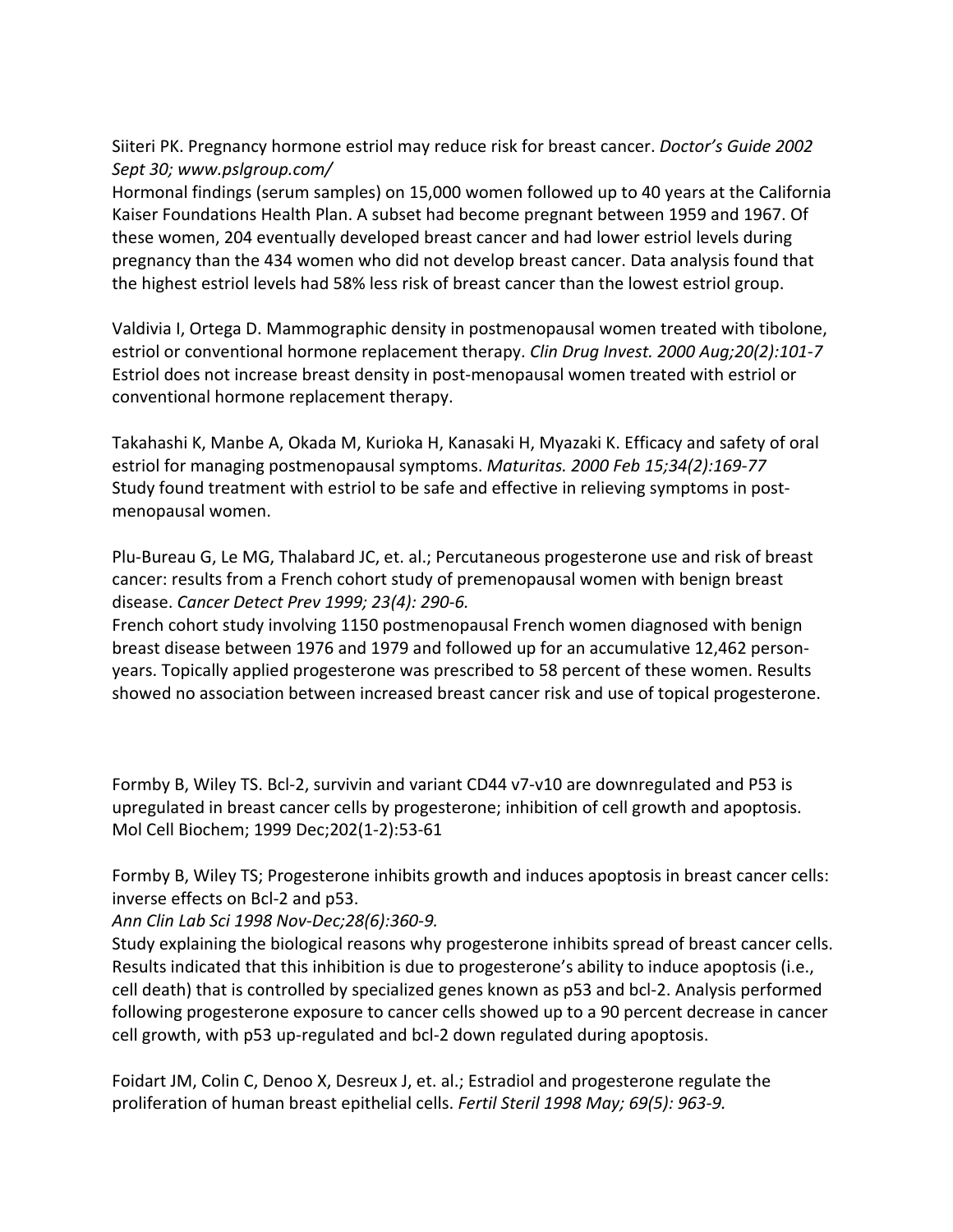This double-blind, randomized study involved 40 untreated premenopausal women about to undergo breast cancer surgery who had plasma FSH levels of >30 mIU/mL and estradiol levels of <20 pg/mL. For 14 days prior to breast surgery or removal of a benign lesion, these women underwent daily topical application to both breasts of a gel containing placebo, estradiol, progesterone, or a combination of estradiol and progesterone. Findings showed that topical gel exposure to progesterone for 14 days prior to surgery reduced estradiol-induced spread of normal breast epithelial cells in the body.

Mohr PE, Wang DY, et.al.; Serum [progesterone](http://www.ncbi.nlm.nih.gov/pubmed/8664128?log$=activity) and prognosis in operable breast cancer. *Br J Cancer 1996 Jun;73(12):1552-5.*

Study conducted between 1975 and 1992 involving 280 postmenopausal women whose blood serum was tested three days following breast cancer surgery. Results indicated that women with raised progesterone levels had an improved survival rate.

Chang KJ, de Lignieres B, et. al.; Influences of percutaneous [administration](http://www.ncbi.nlm.nih.gov/sites/entrez?db=pubmed&cmd=DetailsSearch&term=Fertil+Steril.+1995+Apr;63+AND+(4)+AND+785-91.+chang&log$=activity) of estradiol and [progesterone](http://www.ncbi.nlm.nih.gov/sites/entrez?db=pubmed&cmd=DetailsSearch&term=Fertil+Steril.+1995+Apr;63+AND+(4)+AND+785-91.+chang&log$=activity) on human breast epithelial cell cycle in vivo. *Fertil Steril 1995 Apr;63(4):785-91.* Double-blind, randomized study involving 40 premenopausal women about to undergo breast cancer surgery. For 10 to 13 days prior to breast cancer surgery, these women underwent daily topical gel application to the breast of either placebo, estradiol, progesterone, or a combination of estradiol and progesterone. Findings showed that topical gel exposure to progesterone for 10 to 13 days prior to surgery reduced estradiol-induced spread of normal breast epithelial cells in the body.

Bergkvist L, Adami HO, Persson I, Hoover R, Schairer C. The risk of breast cancer after estrogen and estrogen-progestin replacement. *N Engl J Med. 1989 Aug 3;321(5):293-7* Study of breast cancer risks in over 23,000 women over age 35. Among users of HRT, long-term or unopposed estradiol use increased breast cancer risk. Estriol did not increase breast cancer risk.

[Mauvais-Jarvis](http://www.ncbi.nlm.nih.gov/pubmed/3331374?itool=EntrezSystem2.PEntrez.Pubmed.Pubmed_ResultsPanel.Pubmed_RVDocSum&ordinalpos=2) P, Kuttenn F, Gompel A; Antiestrogen action of progesterone in breast tissue. *Horm Res 1987; 28(2-4):212-8.*

This literature review explores international literature concerning the strong antiestrogen effect of progesterone and progestins on breast cells.

Cowan LD, Gordis L, ET. al.; Breast cancer incidence in women with a history of [progesterone](http://www.ncbi.nlm.nih.gov/pubmed/7304556?log$=activity) [deficiency.](http://www.ncbi.nlm.nih.gov/pubmed/7304556?log$=activity) *Am J Epidemiol 1981; 114(2):209-17.*

Landmark study involving 1083 white women treated for infertility from 1945 to 1965. Subjects were monitored for 13 to 33 years to determine links between breast cancer risk and progesterone deficiency. Results showed that women in the low progesterone group had a 5 fold greater risk of premenopausal breast cancer and a 10x greater risk of death from malignant tumors compared to women with a normal progesterone level.

Lemon HM, et al. Pathophysiologic considerations in the treatment of menopausal patients with estrogens; the role of estriol in patients in the prevention of mammary carcinoma.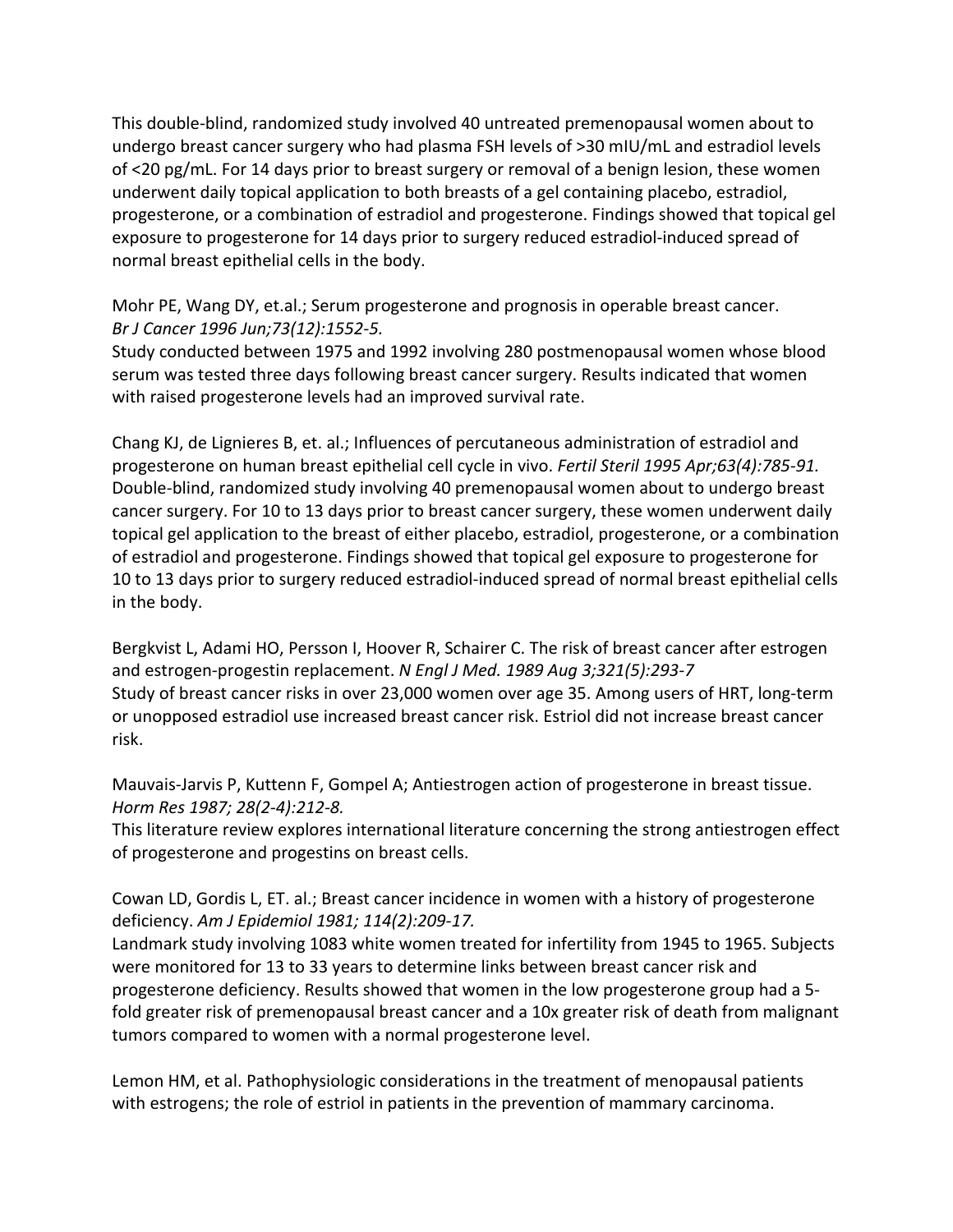### *Acta Endocrino Suppl. 1980;233:17-27*

Findings that estriol, unlike estradiol or estrone, has protective action against chemical carcinogens used to induce breast cancer in laboratory animals.

Lemon HM. Estriol prevention of mammary carcinoma induced by 7, 12- Dimethylbenzanthracene and procarbazine. *Cancer Res. 35 (1975):1341-53.* In a clinical trial of 29 pre- or postmenopausal women with breast cancer, treatment with physiologic doses of estriol arrested tumor growth or induced remission in 37 percent (6) of patients.

Lemon HM. Estriol and prevention of breast cancer. *The Lancet. 1973;March 10:546-47.* Findings of estriol protective action against chemical carcinogens used to induce breast cancer in laboratory animals.

Lemon HM, et al. Reduced estriol excretion in patients with breast cancer prior to endocrine therapy. *JAMA. 1966;196:112-20* Findings that women with breast cancer produce less estriol than those without the disease.

### **Testosterone and Breast Cancer**

Hofling M, Hirschberg AL, Skoog L, Tani E, Hägerström T, von Schoultz B. Testosterone inhibits estrogen/progestogen-induced breast cell proliferation in postmenopausal women. *Menopause 2007;14(2):183-90.*

Tamimi RM, Hankinson SE, Chen WY, Rosner B, Colditz GA. Combined estrogen and testosterone use and risk of breast cancer in postmenopausal women. *Arch Intern Med 2006;166(14):1483-9.*

Dimitrakakis C, Jones RA, Liu A, Bondy CA. Breast cancer incidence in postmenopausal women using testosterone in addition to usual hormone therapy. *Menopause 2004;11(5):531-5*

Dimitrakakis C, Zhou J, Wang J, Belanger A, LaBrie F, Cheng C, Powell D, Bondy C. A physiologic role for testosterone in limiting estrogenic stimulation of the breast. *Menopause 2003;10(4):292-8.*

Key TJ, Appleby PN, Reeves GK, et al. and the Endogenous Hormones Breast Cancer Collaborative Group. Body mass index, serum sex hormones, and breast cancer risk in postmenopausal women.*J Natl Cancer Inst 2003;95(16):1218-26.*

Ortmann J, Prifti S, Bohlmann MK, Rehberger-Schneider S, Strowitzki T, Rabe T. Testosterone and 5 alpha-dihydrotestosterone inhibit in vitro growth of human breast cancer cell lines. *Gynecol Endocrinol 2002;16(2):113-20.*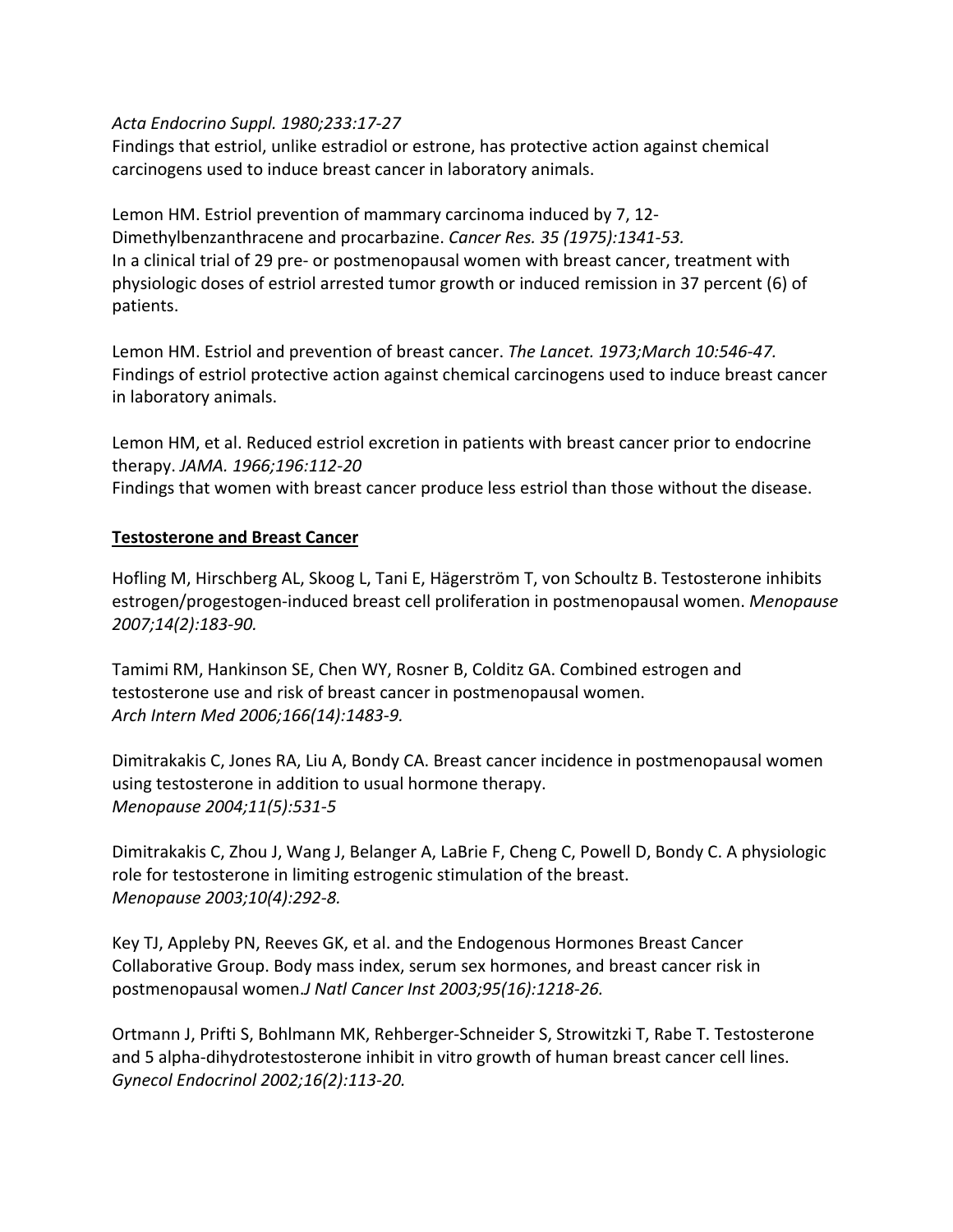Thomas HV, Key TJ, Allen DS, Moore JW, Dowsett M, Fentiman IS, Wang DY. A prospective study of endogenous serum hormone concentrations and breast cancer risk in postmenopausal women on the island of Guernsey. *Br J Cancer 1997;76(3):401-5.*

### **Synthetic Hormone Replacement Therapy (HRT) and Breast Cancer Risk**

[Vankrunkelsven](http://www.ncbi.nlm.nih.gov/sites/entrez?db=pubmed&cmd=DetailsSearch&term=Reduction+in+hormone+replacement+Vankrunkelsven&log$=activity) P, Kellen E, et. al.; Reduction in hormone replacement therapy use and declining breast cancer [incidence](http://www.ncbi.nlm.nih.gov/sites/entrez?db=pubmed&cmd=DetailsSearch&term=Reduction+in+hormone+replacement+Vankrunkelsven&log$=activity) in the Belgian province of Limburg. *Breast Cancer Res Treat. 2009 Nov;118(2):425-32.*

Study exploring whether reduction in HRT use was linked to breast cancer incidence in Belgium's Limburg province. Subjects included Belgian women previously diagnosed with invasive breast cancer between 1/1/96 and 12/31/05. Results indicated decreased breast cancer incidence following early termination of the Women's Health Initiative trial in 2002 after which HRT use dropped significantly worldwide.

Berry DA, Ravdin PM; Breast cancer trends: a [marriage](http://www.ncbi.nlm.nih.gov/pubmed/17652274?itool=EntrezSystem2.PEntrez.Pubmed.Pubmed_ResultsPanel.Pubmed_RVDocSum&ordinalpos=2&log$=free) between clinical trial evidence and [epidemiology.](http://www.ncbi.nlm.nih.gov/pubmed/17652274?itool=EntrezSystem2.PEntrez.Pubmed.Pubmed_ResultsPanel.Pubmed_RVDocSum&ordinalpos=2&log$=free) *J Natl Cancer Inst 2007;99: 1139-41.*

Study examining how changes in screening mammography and use of HRT affected decreases in breast cancer incidence between 1980 and 2006 in Kaiser Permanente Northwest (KPNW) health plan participants. In particular, between 2000 and 2004, a drop in breast cancer incidence was noted in this and other population-based studies.

Ravdin PM, Cronin KA, Howlader N, et al.; The decrease in [breast-cancer](http://www.ncbi.nlm.nih.gov/sites/entrez?db=pubmed&cmd=DetailsSearch&term=The+decrease+in+breast-cancer+incidence+in+2003+Ravdin&log$=activity) incidence in 2003 in the [United](http://www.ncbi.nlm.nih.gov/sites/entrez?db=pubmed&cmd=DetailsSearch&term=The+decrease+in+breast-cancer+incidence+in+2003+Ravdin&log$=activity) States. *New Engl J Med 2007;356:1670-4.*

This data analysis from the National Cancer Institute's Surveillance, Epidemiology, and End Results (SEER) registries links the 2003 decrease (6.7 percent) in breast cancer incidence in postmenopausal women > 50 with sharp drop in HRT use in response to initial Women's Health Initiative findings.

Chen WY, Mason JE, Hankinson SE, et. al.; [Unopposed](http://www.ncbi.nlm.nih.gov/pubmed/16682578?log$=activity) estrogen therapy and the risk of invasive breast [cancer.](http://www.ncbi.nlm.nih.gov/pubmed/16682578?log$=activity) *Arch Intern Med. 2006 May 8;166(9):1027-32.*

Long-term study, involving large numbers of postmenopausal women with hysterectomy, that explored the relationship between long-term use of unopposed estrogen and breast cancer incidence. Beginning in 1980, 11,508 women completed biennial questionnaires pertaining to their estrogen use. Every 2 years, subjects were expanded. By the final follow-up period from 2000 to 2002, 28,835 women were included in the study. Results indicated that long-term use of unopposed estrogen resulted in greatest breast cancer incidence.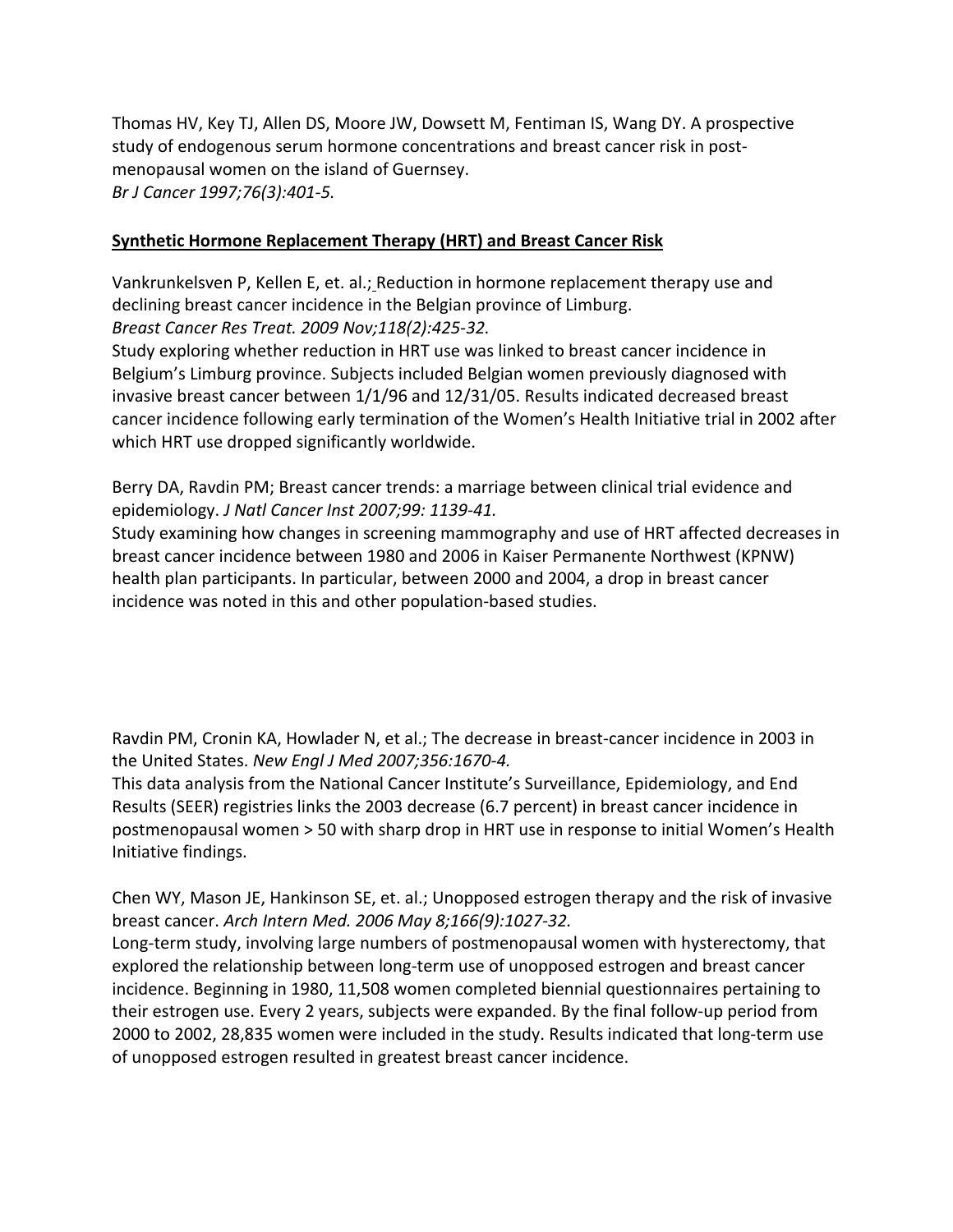Campagnoli C, [Clavel-Chapelon](http://www.ncbi.nlm.nih.gov/pubmed/15908197?ordinalpos=&itool=EntrezSystem2.PEntrez.Pubmed.Pubmed_ResultsPanel.SmartSearch&log$=citationsensor) F, Kaaks R, et. al.; Progestins and progesterone in hormone [replacement](http://www.ncbi.nlm.nih.gov/pubmed/15908197?ordinalpos=&itool=EntrezSystem2.PEntrez.Pubmed.Pubmed_ResultsPanel.SmartSearch&log$=citationsensor) therapy and the risk of breast cancer. *J Steroid Biochem Mol Biol 2005 Jul;96(2):95-108.*

This literature review indicates that combining natural progesterone with estrogen does not increase breast cancer risk, but that continued use of combined synthetic estrogen-progestin is risky to breast tissue.

Fournier A, Berrino F, Riboli E, et. al.; Breast cancer risk in relation to [different](http://www.ncbi.nlm.nih.gov/pubmed/15551359?log$=activity) types of hormone [replacement](http://www.ncbi.nlm.nih.gov/pubmed/15551359?log$=activity) therapy in the E3N-EPIC cohort study. *Int J Cancer 2005 Apr 10;114(3):448-54.*

French E3N cohort study analyzed breast cancer risk among 54,548 postmenopausal women on different combinations of HRT. Subjects on estrogen and a synthetic progestin showed a 40% increased risk breast cancer compared to non-users. Findings in women on estrogen plus a bioidentical progesterone showed a 10% decrease in breast cancer risk. Results indicated that even short-term use of synthetic progestins combined with oral or transdermal estrogens increases breast cancer risk.

Jernstrom H, et al . A prospective study of different types of hormone replacement therapy use and the risk of breast cancer: the women's health in the Lund area (WHILA) study (Sweden). *Cancer Causes Control. 2003 Sep; 14(7):673080*

Beral V; Million Women Study Collaborators; Breast cancer and [hormone-replacement](http://www.ncbi.nlm.nih.gov/pubmed/12927427) therapy in the Million [Women](http://www.ncbi.nlm.nih.gov/pubmed/12927427) Study. *Lancet. 2003 Aug 9;362(9382):419-27.*

In the Million Women Study, 1,084,100 UK women, ages 50-64, provided information about their use of HRT and were followed up for cancer incidence and death. Findings indicated that current use of HRT is associated with a 66 percent greater risk of incident breast cancer and a 22 percent greater chance of dying from breast cancer, particularly when estrogen-progestagen combinations are used.

CANCER March 15, 2003/Volume 97/Number 6

Researchers concluded that continued use of HRT containing progestins rendered the highest risks for breast carcinoma.

Rossouw JE, [Anderson](http://www.ncbi.nlm.nih.gov/pubmed/12117397?log$=activity) GL, Prentice RL, et. al.; Writing Group for the Women's Health Initiative Investigators (2002). Risks and benefits of estrogen plus progestin in healthy [postmenopausal](http://www.ncbi.nlm.nih.gov/pubmed/12117397?log$=activity) women: principal results from the Women's Health Initiative [randomized](http://www.ncbi.nlm.nih.gov/pubmed/12117397?log$=activity) controlled trial.

# *JAMA 2002 Jul 17;288(3):321-33.*

This well-publicized, randomized, controlled study involved 16,608 postmenopausal women, ages 50-79, having intact uterus. Subjects were recruited between 1993 and 1998 and were prescribed conjugated equine estrogens plus medroxyprogesterone acetate (progestin) or placebo. The study, originally planned for 8.5 years, was stopped after an average of 5.6 years due to severe health risks, including increased incidence of breast cancer and stroke, associated with synthetic HRT. These risks outweighed the benefits associated with the therapy including incidence of osteoporotic fractures and colorectal cancer.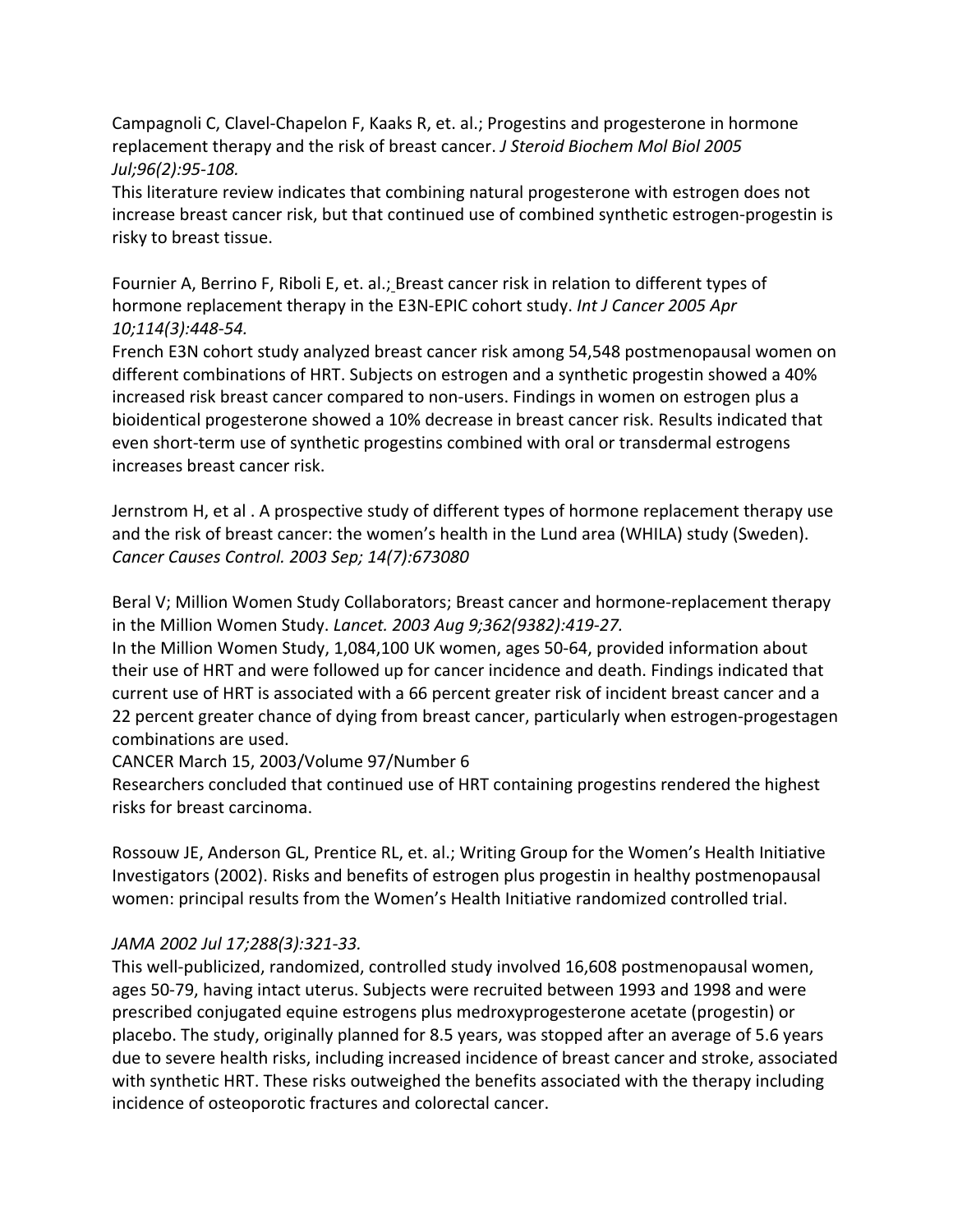Chelbowski RT et. Al. Influence of estrogen plus progestin on breast cancer and mammography in healthy post-menopausal women. The women's health initiative randomized trial. *JAMA. 2002 Jun 25.289(24):3243-53*

Study revealed that menopausal women receiving Premarin and Provera (artificial, synthetic hormones) have a higher occurrence of breast cancer.

Chen, CL, Weiss, NS, et. al.; Hormone [replacement](http://www.ncbi.nlm.nih.gov/pubmed/11851540?ordinalpos=7&itool=EntrezSystem2.PEntrez.Pubmed.Pubmed_ResultsPanel.Pubmed_DefaultReportPanel.Pubmed_RVDocSum) therapy in relation to breast cancer. *JAMA 2002 Feb 13;287(6):734-41.*

This case-control study examined causal relationships between breast cancer incidence and long-term use of HRT. The study involved 705 postmenopausal women, ages 50 to 74, diagnosed with breast cancer between 7/1/90 and 12/31/95 and 692 control subjects. Data indicated that recent long-term use of HRT (whether estrogen alone or estrogen in combination with progestin) increases breast cancer incidence.

Colditz GA; Relationship between estrogen levels, use of hormone [replacement](http://www.ncbi.nlm.nih.gov/pubmed/9625169?ordinalpos=5&itool=EntrezSystem2.PEntrez.Pubmed.Pubmed_ResultsPanel.Pubmed_DefaultReportPanel.Pubmed_RVDocSum) therapy, and breast [cancer.](http://www.ncbi.nlm.nih.gov/pubmed/9625169?ordinalpos=5&itool=EntrezSystem2.PEntrez.Pubmed.Pubmed_ResultsPanel.Pubmed_DefaultReportPanel.Pubmed_RVDocSum) *J Natl Cancer Inst 1998 Jun 3;90(11):814-23.*

This literature review draws strong causal relationships between use of estrogens and progestins, estrogen levels detected in the body, and breast cancer risk in postmenopausal women. The literature further indicates that HRT may act to promote the late stages of cancer among postmenopausal women and to encourage growth of malignant cells.

Schairer C, et al. Cause-specific mortality in women receiving hormone replacement therapy. *Epidemiology 1997 Jan;8(1):59-65*

One of the largest HRT studies of 23,000 Swiss women, most of whom took estradiol or estriol showed that there was a 28% decrease in death from breast cancer.

Smigel K; Swedish studies link [hormone](http://www.ncbi.nlm.nih.gov/pubmed/2754740?ordinalpos=4&itool=EntrezSystem2.PEntrez.Pubmed.Pubmed_ResultsPanel.Pubmed_DefaultReportPanel.Pubmed_RVDocSum) use to higher breast cancer risk. *J Natl Cancer Inst. 1989 Aug 16;81(16):1210-1*.

Swedish study involving 23,244 women treated for menopause symptoms with a combination of estrogen and progestin. Results showed a 10 percent greater risk of breast cancer for those taking estrogen-progestin briefly, and a 70 % greater risk for those taking estrogen-progestin for 9 years or more.

# **Obesity, Insulin Resistance, Diabetes and Breast Cancer**

Malin A, et al. Evaluation of the synergistic effect of insulin resistance and the insulin-like growth factors on the risk of breast carcinoma. *Cancer. 2004 Feb 15; 100(4):694-700* The study found that women with abnormal levels of both had a three-fold rise in the incidence of breast cancer.

Renehan AG, et al. Insulin like growth factor (IGF-1), IGF binding protein-3 and cancer risk; systematic review and meta-regression analysis. *Lancet. 2004 April:363(9418):1346-53*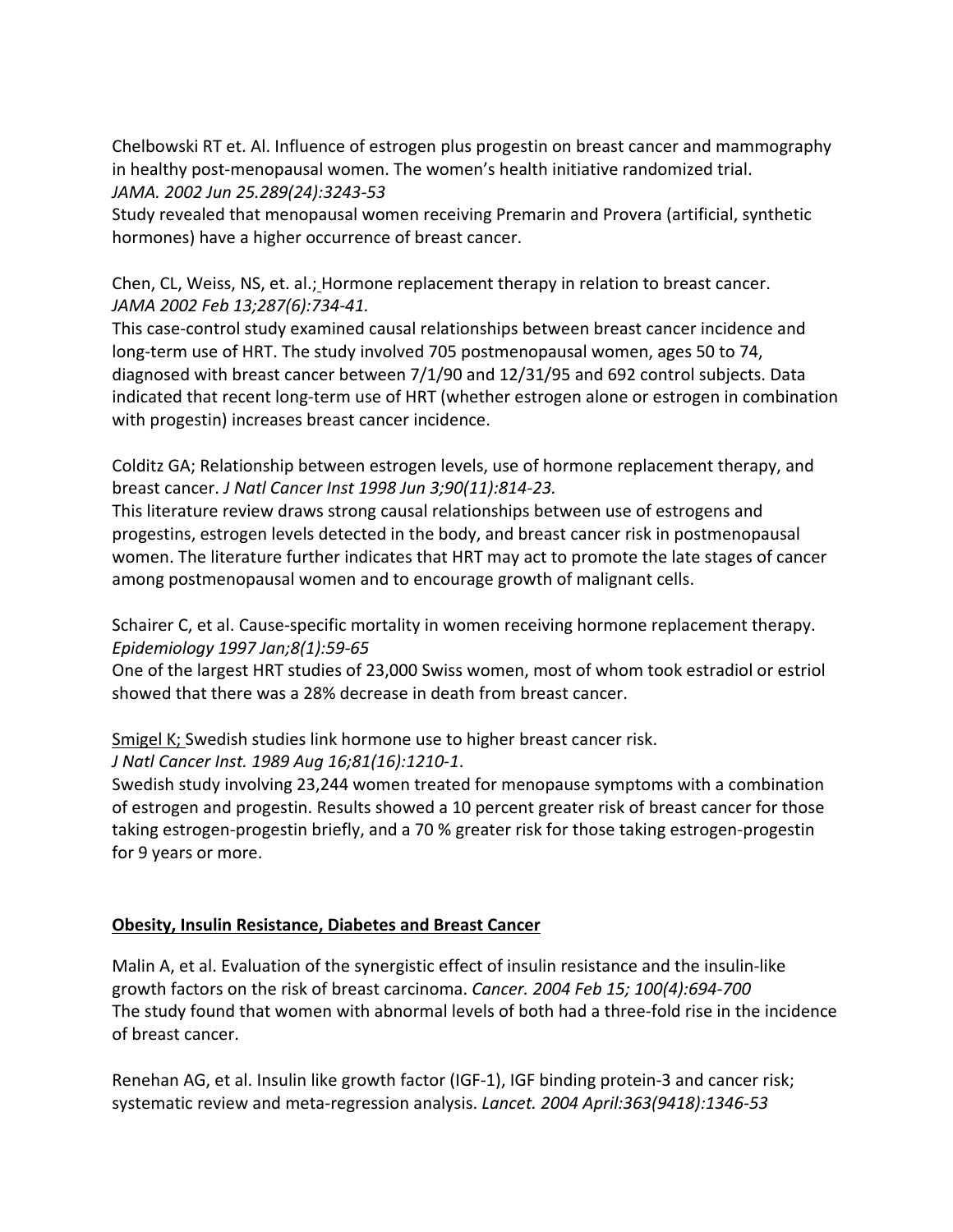Lawlor, DA, Davey Smith, G, Ebrahim S; [Hyperinsulinaemia](http://www.ncbi.nlm.nih.gov/pubmed/15090721?log$=activity) and increased risk of breast cancer: findings from the British [women's](http://www.ncbi.nlm.nih.gov/pubmed/15090721?log$=activity) heart and health study. *Cancer Causes and Control. 2004; 15: 267–275.*

This study of 3,868 British women, ages 60-79 years, indicated that higher fasting insulin levels are associated with increased breast cancer risk.

Michels KB, et al. Type 2 diabetes and subsequent incidence of breast cancer in the nurses' health study. *Diabetes Care. 2003 26:1752-58* Findings bear out the links between Type 2 Diabetes and increased risk of breast cancer.

Rose DP, et al. Adverse effects of obesity on breast cancer prognosis, and the biological actions of leptin (review). *Int J Oncol.2002 Dec;21(6):1285-92* Studies the impact of leptin upon growth of cancer cells.

Goodwin PJ, et al. Fasting insulin and outcome in early-stage breast cancer: results of a prospective cohort study. *Journal of Clinical Oncology 2002 Jan;20(1):42-51*

Friedenreich CM. Review of anthropometric factors and breast cancer risk. *Eur J Cancer Prev 2001; 10:15-32* Findings on the link between obesity and increased risk of breast cancer.

Stoll B.A. Adiposity as a risk determinant for postmenopausal breast cancer. *Int J Obes Relat Metab Disord 24(5) (2000):527-33*

Stoll, B.A. Western Nutrition and the Insulin Resistance Syndrome: a link to breast cancer. *Eur J Clin Nutr 53(2) (1999)10:83-87*

Huang Z, Willett WC, et. al.; Waist [circumference,](http://www.ncbi.nlm.nih.gov/pubmed/10604774?log$=activity) waist:hip ratio, and risk of breast cancer in the [Nurses](http://www.ncbi.nlm.nih.gov/pubmed/10604774?log$=activity) Health Study.

*Am J Epidemiol 1999 Dec 15;150(12):1316-24.*

Study conducted from 1986 to 1994, involving 47,382 US registered nurses, examining associations between breast cancer risk and waist circumference and waist:hip circumference ratio. Results showed that greater waist circumference increases risk of breast cancer, particularly for postmenopausal women at lower risk because of never having used estrogen replacement hormones. Slightly weaker associations were found between waist:hip ratio and breast cancer risk.

Zumoff B. Hormonal abnormalities in obesity. *Acta Med Scand Suppl. 1988;723:153-60* The study shows activity of free, unbound estrogen levels stimulates breast cancer cells.

Longcope C et al. The effect of a low fat diet on estrogen metabolism. *J Clin Endocrinol Metab. 1987 Jun;64(6):1246-50*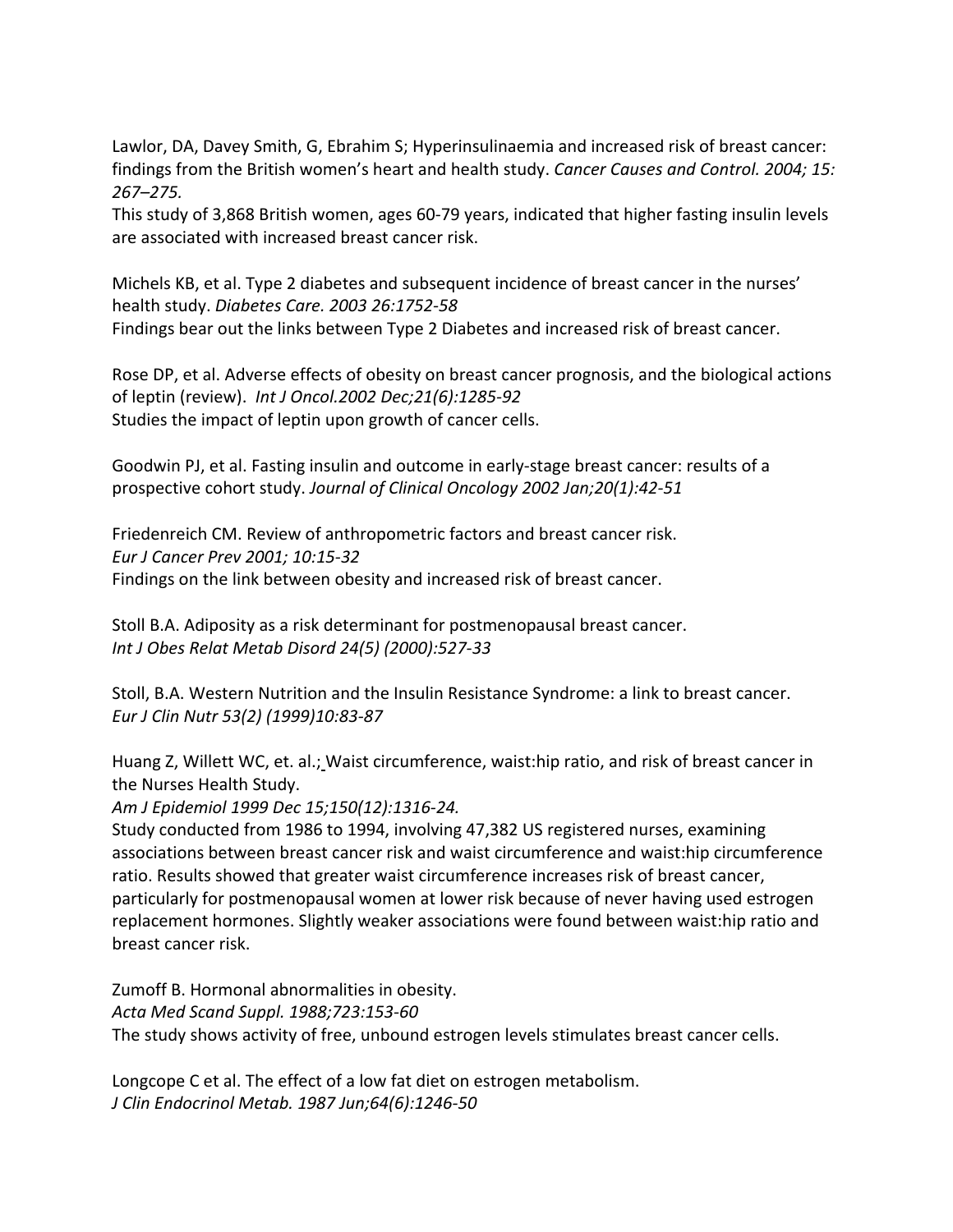Nutrition, Alcohol, Lifestyle, Xenohormones and Breast Cancer

La Vecchia, C. Proceedings of European Breast Cancer Conference, Barcelona, Spain. March 25, 2010.

Presentation of International Agency for Research on Cancer figures estimating that 25 to 30 percent (one-third) of breast cancer cases could be avoided if women maintain ideal weight and exercise.

Abbas S, Linseisen J, Slanger T, et. al.; Serum [25-hydroxyvitamin](http://www.ncbi.nlm.nih.gov/pubmed/17974532?log$=activity) D and risk of post-menopausal breast [cancer—results](http://www.ncbi.nlm.nih.gov/pubmed/17974532?log$=activity) of a large case-control study.

*Carcinogenesis. 2008 Jan;29(1):93-9.*

German study exploring the associations between blood serum levels of 25-hydroxyvitamin D and post-menopausal breast cancer risk. Subjects included 1394 German breast cancer patients and 1365 controls, between the ages of 50 and 74, studied between 2002 and 2005. Results indicated a strong relationship between low 25-hydroxyvitamin D blood serum levels and breast cancer risk.

Gunzerath L, et al. National Institute on Alcohol Abuse and Alcoholism report on moderate drinking.

*Alcohol Clin Exp Res. 2004 Jun;28(6):829-47* Paper weighs the risks/benefits of moderate drinking.

Rock Cl, et al. Effects of high-fiber, low-fat diet intervention on serum concentration of reproductive steroid hormones in women with a history of breast cancer.

*J Clin Oncol. 2004 Jun 15;22(12)2379-87*

Findings that high fiber intake lowers insulin levels and serum estrogen levels—both risk factors for breast cancer.

Poschl G, Seitz HK. Alcohol and Cancer. *Alcohol.2004 May-June;39(3):155-65*

Etique N, et al. Ethanol stimulates proliferation, ER-alpha and aromatase expression in human breast cancer cells. *Int J Mol Med. 2004 Jan;13(1):149-55* Study demonstrating effects of ethanol content in alcohol and promotion of breast cell growth.

Starek A. Estrogens and organochlorine xenoestrogens and breast cancer risk. *Int J Occup Med Environ Health. 2003; 16(2):113-24* The role of xenoestrogens in the initiation and promotion of breast cancer.

McTiernan A. Behavioural risk factors in breast cancer: Can risk be modified? *The Oncologist. 2003;8:326-334*

Welsh J, et al. Vitamin D-3 receptor as a target for breast cancer prevention. *J Nutr. 2003 Jul;133(7Suppl) 2425S-2433S*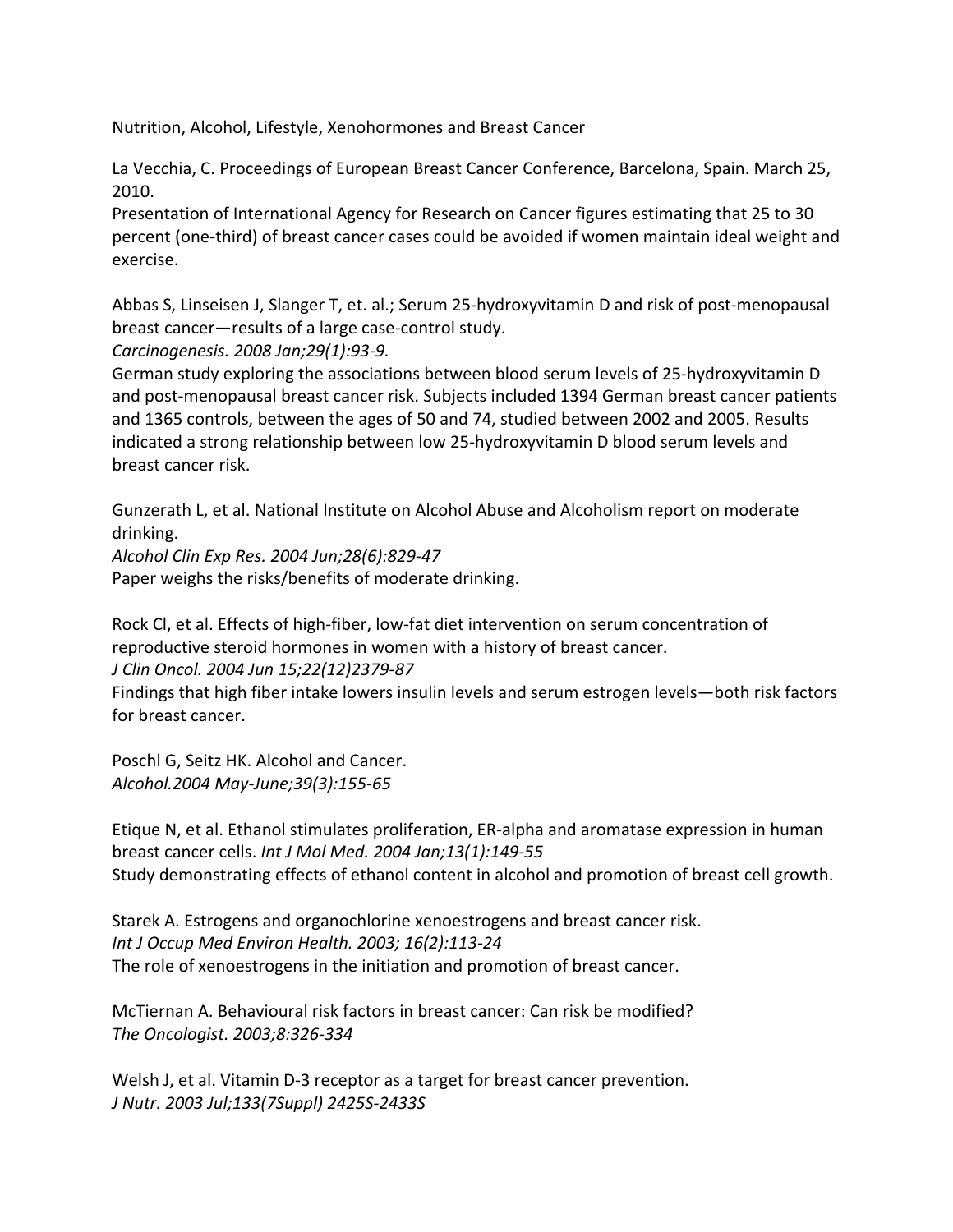Findings that Vitamin D arrests growth of cancer cells and encourages differentiation and natural cell death (apoptosis).

Terry PD, et al. Intakes of fish and marine fatty acids and risks of cancers of the breast and prostate and other hormone related cancers: a review of the epidemiologic evidence. *Am J Clin Nutr. 2003 Mar;77(3):532-43*

Laboratory experiments with breast cancer cells show omega-3 fats inhibit the growth of cancer cells.

Hamajima, N, et al. Alcohol, tobacco and breast cancer-collaborative reanalysis of individual data from 53 epidemiological studies, including 58, 515 women with breast cancer and 95,063 women without the disease. *Br J Cancer 2002;87:1234-45*

Combined analysis of 53 worldwide studies documenting raised risks of breast cancer with alcohol usage.

Eng ET, et al. Anti-aromatase chemicals in red wine. *Ann NY Acad Sci. 2002 Jun;963:239-46* Chemicals found in red wine inhibit aromatization of estrogen in fat cells.

Sato R, et al. Prospective study of carotenoids, tocopherols, and retinoid concentrations and risk of breast cancer. *Cancer Epidemiol Biomarkers prev. 2002 May;11(5) 451-7* A study of serum concentrations of vitamin E, A and beta-carotene in women who donated blood found lower baseline antioxidant levels in those who later developed breast cancer vs. women who did not.

Singletary KW, et al. Alcohol and breast cancer: review of epidemiologic and experimental evidence and potential mechanisms. *JAMA 2001;87:2143-51* Researches the link between alcohol and increased risk of breast cancer.

La Vecchia c, et al. Vegetables, fruits, anti-oxidants and breast cancer; a review of Italian studies. *Eur J Nutr. 2001 Dec;40(6):261-7*

Data from multiple case control studies conducted in Italy from 1983-1999 show significant breast cancer protection with use of anti-oxidants, vitamin C, and E and beta carotene.

Owen, R.W., et al. The Antioxidant/Anticancer potential of phenolic compounds isolated from olive oil. *Eur J Cancer 36(10) (2000):1235-1247*

Damianaki, A., et al. Potent inhibitory action of red wine polyphenols on human breast cancer cells. *J Cell Biochem 78(3) (2000): 429-441*

Purohit V. Can alcohol promote aromatization of androgens to estrogens? A review. *Alcohol. 2000 Nov;22(3):123-7*

Study of alcohol impact on estradiol levels measured in serum.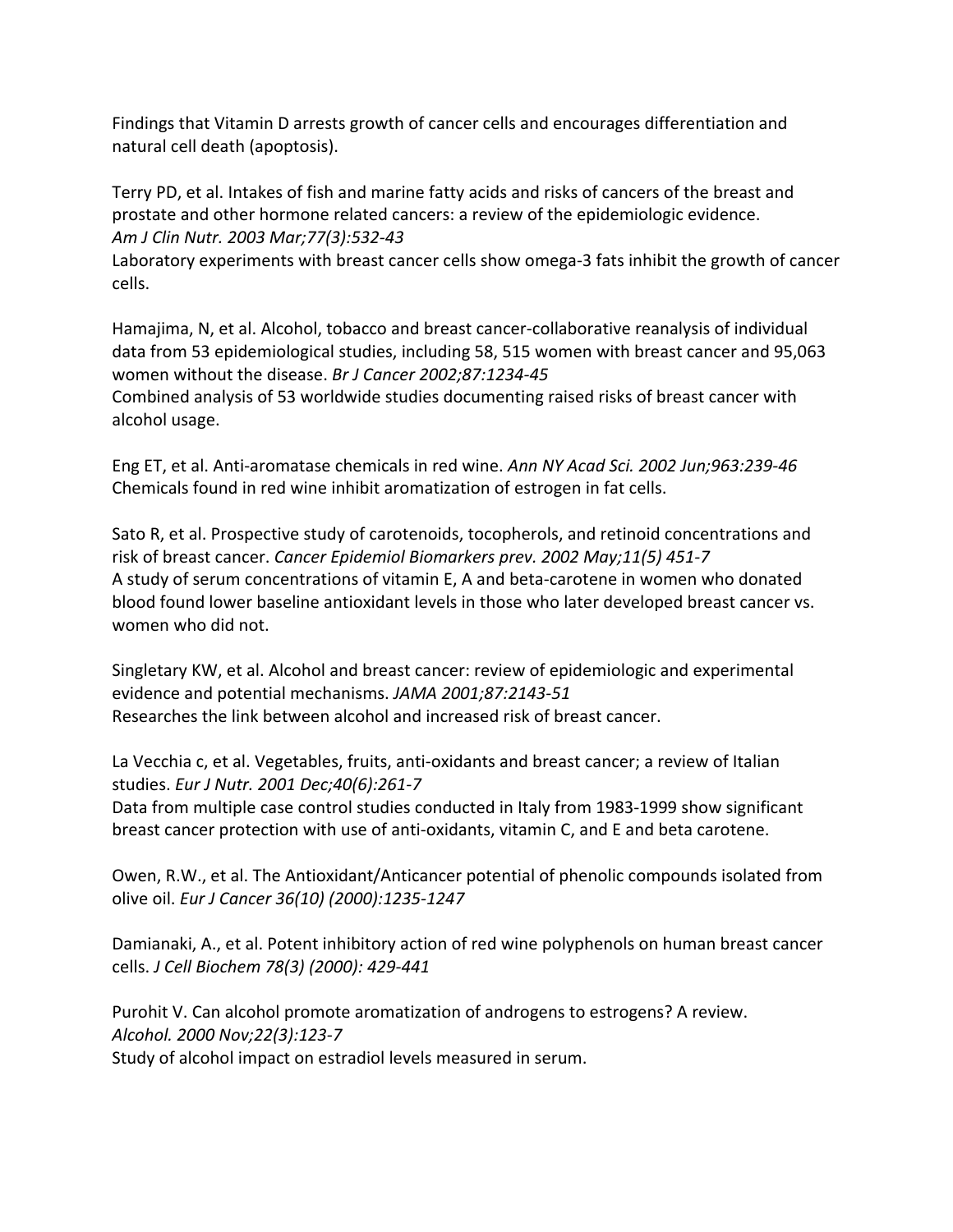Trichopoulou A, et al. Cancer and Mediterranean dietary traditions. *Cancer Epidemiol Biomarkers Prev. 2000 Sep;9(9);869-73* Study looks at how dietary patterns of fat intake in different countries may protect against breast cancer*.*

Fowke JH, et al. Brassica vegetable consumption shifts estrogen metabolism in healthy postmenopausal women. *Cancer Epidemiol Biomarkers Prev. 2000 Aug;9(8):773-9* Findings that cruciferous vegetables promote favorable "2-hydroxy" estrogen metabolism pathways that protect against breast cancer.

Weisburger JH. Antimutagens, anticarcinogens and effective world-wide cancer prevention. *J Environ Pathol Toxicol Onclo. 1999;18(2):85-93*Garland CF, et al.

Calcium and vitamin D; their potential roles in colon and breast cancer prevention. *Ann NY Acad Sci 1999:889:107-19*

Findings of Vitamin D deficiency in northern vs. southern populations have more MS, diabetes, arthritis, hypertension and breast/prostate cancers.

World Cancer Research fund panel. Food, nutrition and the prevention of cancer: a global perspective. Washington, DC: *American Institute for Cancer Research, 1997*

Ginsburg ES, et al. Effects of alcohol ingestion on estrogens in post-menopausal women. *JAMA. 1996 Dec 4;276(21):1747-51* Impact of alcohol on serum estradiol levels.

# **Exercise and Breast Cancer**

Bruce Cr, Hawley JA. Improvement in insulin resistance with aerobic exercise training: a lipocentric approach. Med Sci Sports Exer. 2004 Jul;36(7):1196-201

Ross R. et al. Exercise-induced reduction in obesity and insulin resistance in women: a randomized controlled trial. Obes Res. 2004 May;12(5):789-98

McTiernan A, et al; Effect of exercise on serum estrogens in postmenopausal women: a 12 month randomized clinical trial. Cancer Res. 2004 Apr 15;64(8)2923-8

Bauman AE. Updating the evidence that physical activity is good for health: an epidemiological review 2000–2003. J Science Med Sport. 2004 Apr;7(1Suppl):6-19 A review of scientific studies published between 2000 and 2003 confirms physical exercise health and disease prevention benefits.